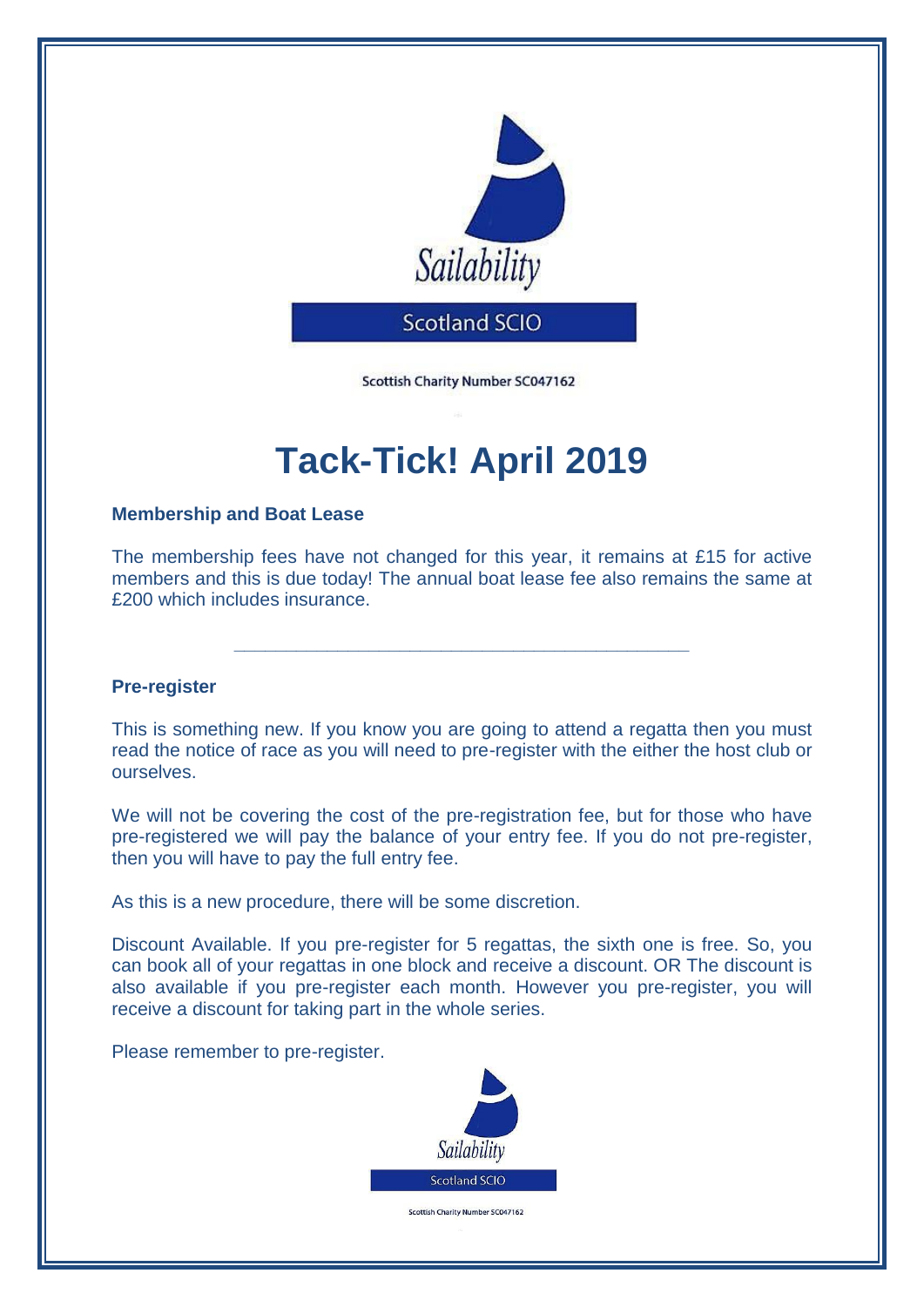## **T1 Challenger and Hansa Event**

The first regatta of the season is being hosted by Galloway Activity Centre on Loch Ken over the weekend of 27/28 April.

GAC is activities centre and set in the Galloway forest north of Castle Douglas. There is camping and glamping available at GAC, please book directly with them. Or within 45 minutes there is a variety of accommodation at Kirkcudbright in the West, Castle Douglas to the South and Dumfries to the East.

The entry fee is £35 for this event, but for members who pre-register it is just the £10 pre-registration fee; your charity will pay the balance.

**\_\_\_\_\_\_\_\_\_\_\_\_\_\_\_\_\_\_\_\_\_\_\_\_\_\_\_\_\_\_\_\_\_\_\_\_\_\_\_\_\_\_\_\_**

#### **AGM 16 March 2019**

We had a great AGM in March and it was well attended. Some highlights from the meeting include:

- We received a cheque from Clyde Corinthians YC
- Liza Linton (RYAS), Seonaid Reid (CCYC Commodore) and John Figgures attended
- There was a presentation on Sir Thomas Lipton
- Trophies were presented, including the new Judi Figgures award

#### **Outgoing Trustees – now Independents**

We have two outgoing trustees, Derrick Robinson and Stephen Thomas Bate. They are now 'independents' on our committee. This is to help with continuity and their additional role is to receive any issues from members and represent them at committee meetings. They are not trustees but will be at committee meetings.

**\_\_\_\_\_\_\_\_\_\_\_\_\_\_\_\_\_\_\_\_\_\_\_\_\_\_\_\_\_\_\_\_\_\_\_\_\_\_\_\_\_\_\_\_**

**\_\_\_\_\_\_\_\_\_\_\_\_\_\_\_\_\_\_\_\_\_\_\_\_\_\_\_\_\_\_\_\_\_\_\_\_\_\_\_\_\_\_\_\_**

#### **New Trustees**

I am pleased to welcome Neil MacDougall and Dorothy Bennett to the committee as trustees. Neil is from Fife Sailability amongst other clubs and Dorothy you will already know from CCC (Bardowie).



Scottish Charity Number SC047162